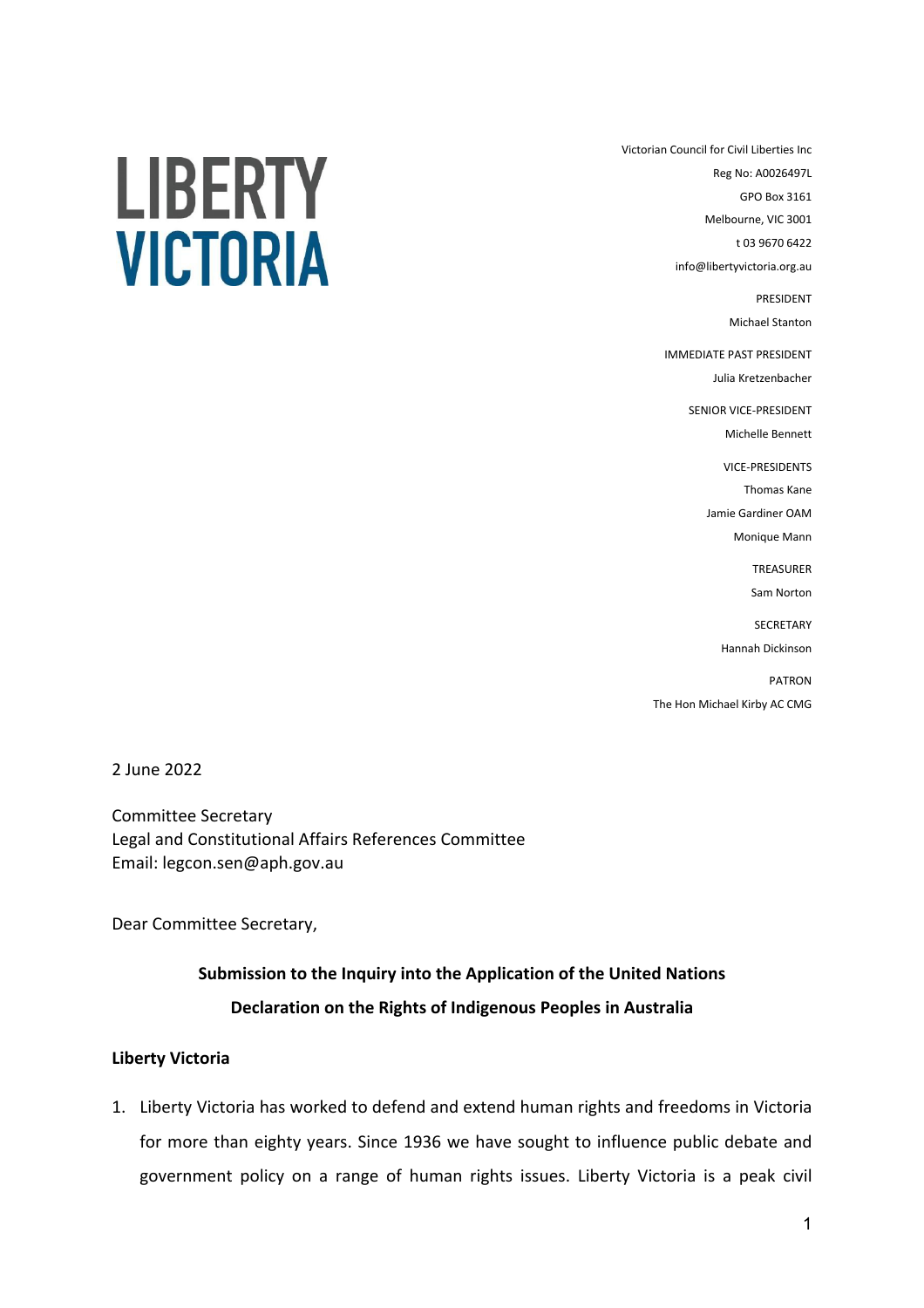liberties organisation in Australia and advocates for human rights and civil liberties. Liberty Victoria is actively involved in the development and revision of Australia's laws and systems of government. More information on our organisation and activities can be found at: libertyvictoria.org.au.

- 2. We welcome the opportunity to provide a submission to the Legal and Constitutional Affairs References Committee's Inquiry into the application of the United Nations Declaration on the Rights of Indigenous Peoples (**UNDRIP**) in Australia (the **Inquiry**). The submission and recommendations reflect our experience and expertise as outlined above.
- 3. We thank the volunteers who assisted with preparing this submission.

## **Introduction**

- 4. Liberty Victoria is dedicated to the protection, strengthening and promotion of civil liberties and human rights, including those protected by the *Charter of Human Rights and Responsibilities Act 2006* (Vic) and recognised under international law, including UNDRIP.
- 5. For decades Indigenous rights advocates globally have fought for the implementation of UNDRIP into domestic law in their home countries.<sup>1</sup> International declarations and conventions, like UNDRIP, represent a clear expression of international opinion on the rights of Indigenous peoples. Importantly, UNDRIP sets standards against which our nation can and should be judged. Where the government fails to meet these standards, UNDRIP can be used to highlight such failures.<sup>2</sup>
- 6. Australia endorsed UNDRIP in 2009, and should now implement it into domestic law, policy and practice. As recommended by the Australian Human Rights Commission, the Federal Government should develop a national program to implement UNDRIP and schedule it to the definition of human rights in the *Human Rights (Parliamentary Scrutiny) Act 2011* (Cth), so that all new legislation is assessed for compatibility with it along with other foundational international human rights instruments.<sup>3</sup>

<sup>&</sup>lt;sup>1</sup> Federation of Traditional Owners (2021), 'UNDRIP and enshrining Aboriginal rights', Discussion Paper, p10.  $<sup>2</sup>$  Ibid, p14.</sup>

<sup>3</sup> Australian Human Rights Commission (Web Page) https://humanrights.gov.au/sites/default/files/2020- 10/implementing\_undrip\_-\_australias\_third\_upr\_2021.pdf.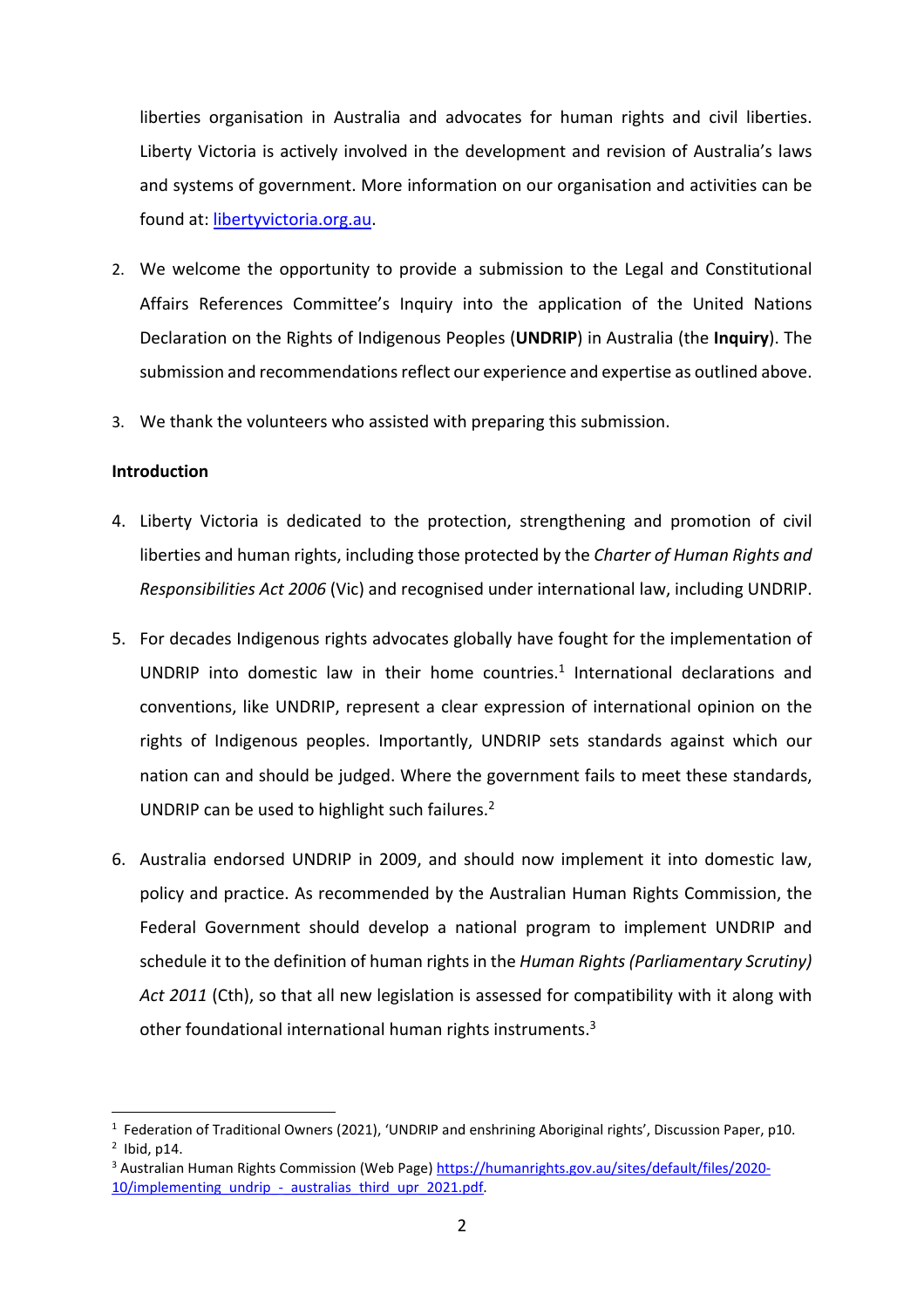7. The process of implementing UNDRIP would assist to expose significant problems with our current legal and policy framework, including entrenched discrimination against Australia's First Peoples, and provide a proactive tool to extend their human rights, including the right to self-determination. However, in doing so, these minimum standards should not seek to restrict First Peoples' ability to realise rights that extend beyond those envisaged by UNDRIP, which should be regarded as providing minimum standards under international law.

# **Summary**

- 8. This submission will focus on terms (b), (f), (d), (h) and (i) of the Inquiry's terms of reference. We have addressed the terms in that order because our response to term (f) informed our response to term (d).
- 9. A summary of our recommendations and positions are as follows.
- 10. As noted at the outset of this submission, the Federal Government should develop a national program to implement UNDRIP and schedule it to the definition of human rights in the *Human Rights (Parliamentary Scrutiny) Act 2011* (Cth), so that all new legislation is assessed for compatibility with it along with other foundational international human rights instruments.4
- 11. The articles of UNDRIP, such as the right to self-determination, free, prior and informed consent, and the right to economic empowerment, must guide the process that is taken to implement UNDRIP in Australia (term (b)). This can be effectively realised through the Federal Government, amongst other things:
	- a. establishing a constitutionally enshrined Indigenous Voice to Parliament in the form outlined in the Uluru Statement from the Heart (**Uluru Statement**);
	- b. observing and respecting existing decision-making representative organisations in Australia, such as the First Peoples' Assembly of Victoria; and

 $4$  Ibid.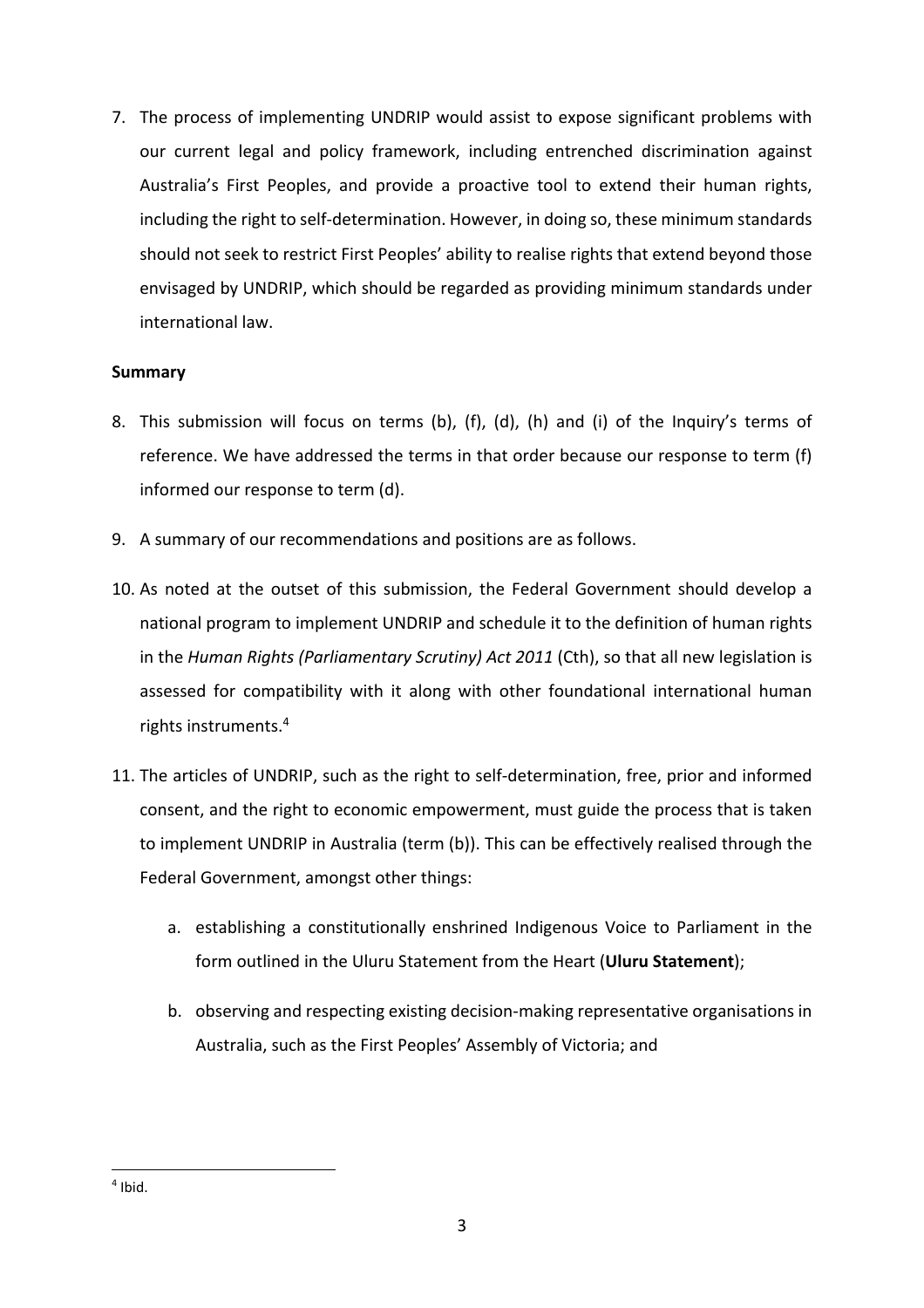- c. establishing a mechanism that affords First Peoples free economic independence and autonomy to ensure First Peoples bodies can negotiate with the State on UNDRIP implementation on a level playing field.
- 12. Notwithstanding strong community and stakeholder efforts to uphold principles of UNDRIP in Australia, community action alone is insufficient to fully realise the potential of UNDRIP and ensure the basic rights it provides for are upheld (term (h)).
- 13. The implementation and ongoing realisation of rights under UNDRIP must:
	- a. be fully cognisant of government failures since colonisation (term (f));
	- b. be accompanied by a strong governmental accountability and monitoring regime to ensure that the government is obliged to invest in implementable building blocks that achieve tangible outcomes. These outcomes must be measured against standards deemed appropriate or set by First Peoples (term (d)); and
	- c. take into account and address First Peoples' justifiable distrust towards government structures and initiatives (term (i)).

## **Term (b): The potential to enact UNDRIP in Australia**

- 14. This submission contends that the articles of UNDRIP must guide how UNDRIP is ultimately considered and implemented in Australia. Unilateral implementation of UNDRIP by the Government would fundamentally contradict a key pillar of UNDRIP, the right to self-determination.<sup>5</sup>
- 15. We recognise that Australia's current legal and legislative system is grounded in colonial structures and that this presents an inherent challenge with implementing UNDRIP in line with true self-determination. Accordingly, before committing to wholesale legislative or other implementation of UNDRIP, the government must first focus on establishing the following foundational principles:

<sup>5</sup> UN General Assembly, *United Nations Declaration on the Rights of Indigenous Peoples: resolution / adopted by the General Assembly,* 2 October 2007, Article 3.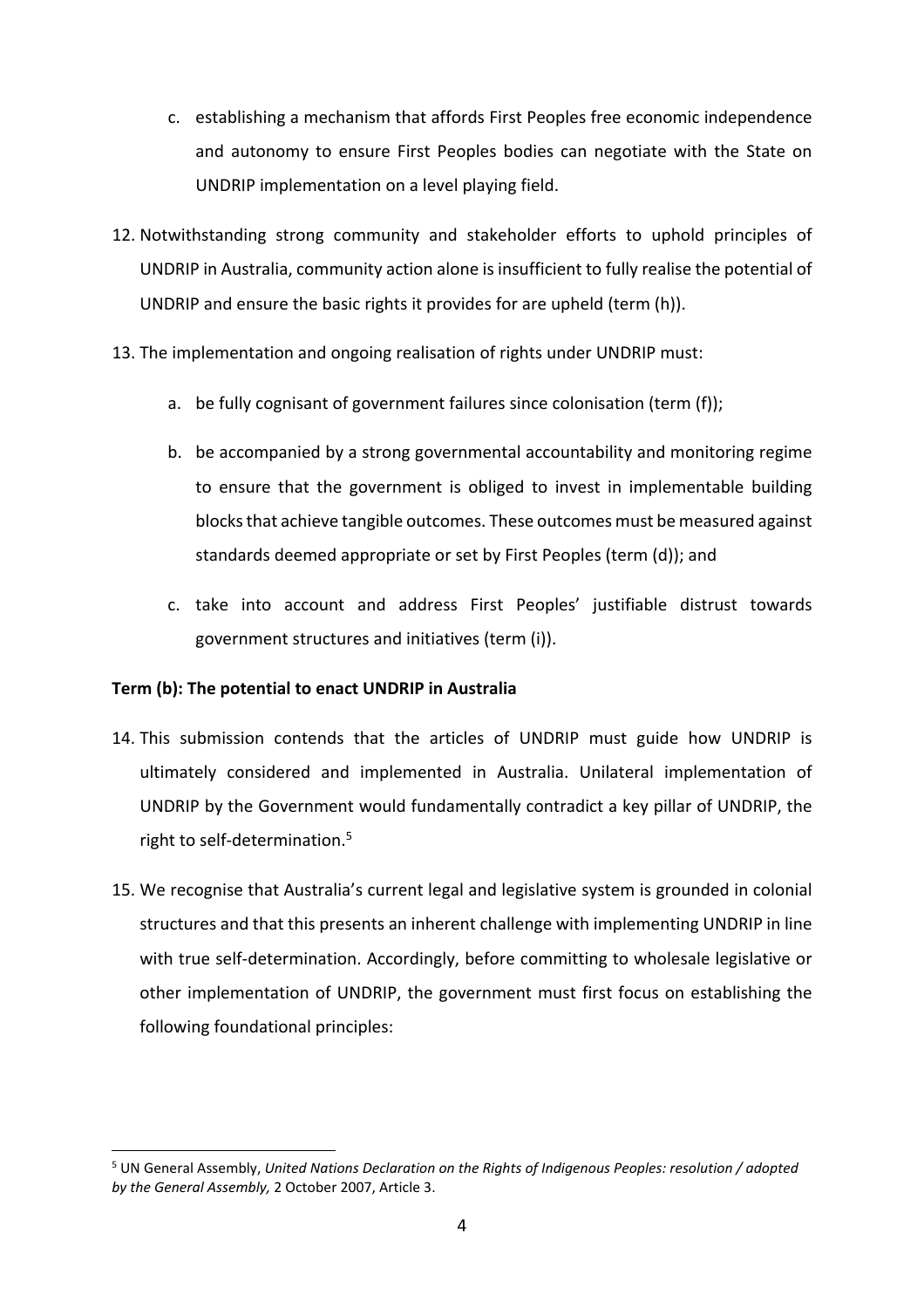- a. the process must do nothing to diminish Aboriginal or Torres Strait Islander sovereignty, and truly adhere to the right to self-determination through adequate involvement of First Peoples (**first principle**); and
- b. First Peoples involved in this process, whether through a single or multiple representative consultative bodies, must be economically empowered to participate in such discussions and negotiations (**second principle**).

## *First principle*

- 16. In upholding the first principle, this submission emphasises the need for the government to uphold UNDRIP's principle of free, prior and informed consent.<sup>6</sup> Historically and presently, community consultation efforts by the Federal Government have been consistently criticised by First Peoples as lacking a proper process to determine the body or people with which to consult.<sup>7</sup> The implementation of UNDRIP must take into account the diversity of First Peoples in Australia and the resultant diversity of opinion held by those groups.
- 17. The establishment of a constitutionally enshrined Indigenous Voice to Parliament in the form outlined in the Uluru Statement would provide a mechanism for ensuring true free, prior and informed consent is obtained. Liberty Victoria supports the Uluru Statement and believes that First Peoples should have recognition in the Australian Constitution and a meaningful voice to parliament.<sup>8</sup> We acknowledge and strongly support the recent commitment of the newly elected Federal Government to a referendum to finally establish an Indigenous voice to parliament, and submit that these efforts are essential for true self-determination to be realised and UNDRIP properly implemented.
- 18. We acknowledge that there are diverse views in First Peoples' communities about the Uluru Statement and the order of a truth-telling commission (Makarrata) and

<sup>6</sup> Ibid, Article 19.

<sup>7</sup> Victoria, Yoorrook Justice Commission, *Transcript of hearings - Marcus Stewart* (5 May 2022), 20. Marcus Stewart remarked he had not observed adequate consultation efforts through, for example, the *Children, Youth and Families Act 2005* (Vic), the *Aboriginal Heritage Act 2006* (Vic), and the *Traditional Owner Settlement Act 2010* (Vic).

<sup>8</sup> Liberty Victoria, Submission to the Joint Select Committee, *Constitutional Recognition relating to Aboriginal and Torres Strait Islander Peoples,* 11 June 2018.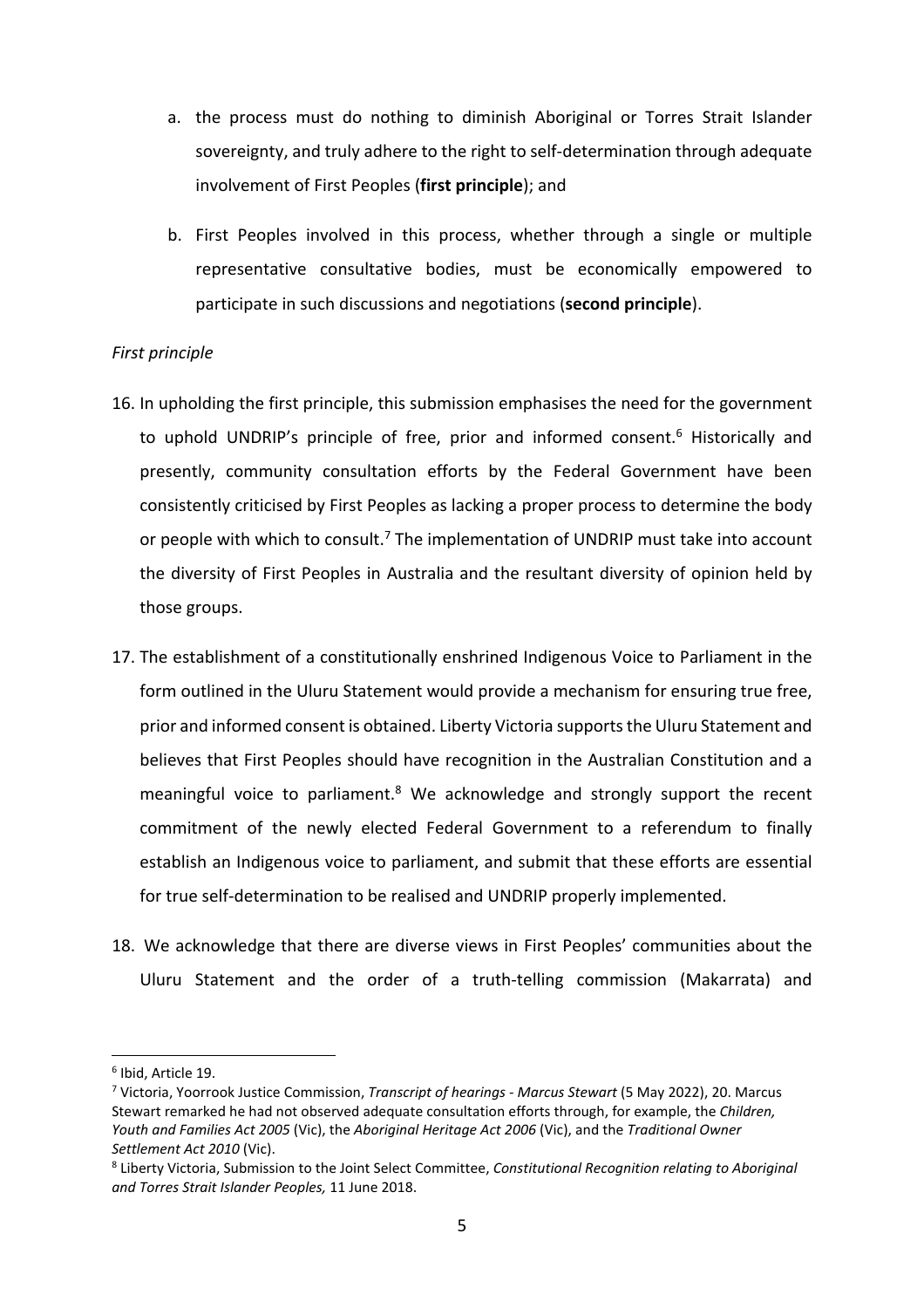constitutional recognition. This demonstrates the need for Government to consult widely and with great care.

19. In conjunction with enshrining the Voice, Liberty Victoria submits that the government must also observe and respect the decision-making of representative organisations that already exist within Australia, such as the First Peoples Assembly of Victoria.

#### *Second principle*

- 20. In upholding the second principle, Liberty Victoria submits that establishing a framework for true self-determination in Australia, in the way articulated in UNDRIP, goes hand in hand with establishing a mechanism to afford economic independence and autonomy to First Peoples.
- 21. An example of a mechanism that promotes economic empowerment of First Peoples, thereby upholding principles of self-determination, is the Self-Determination Fund (**Fund**) that is currently being negotiated between the First Peoples Assembly of Victoria (**Assembly**) and the State of Victoria. The Fund will be an independent revenue source to enable Traditional Owners to enter into Treaty negotiations with the State on a more level playing field, and empower First Peoples to build capacity, wealth and prosperity.9
- 22. Importantly, this Fund will be structured and run in a way that is completely led by community aspirations and consultation, in negotiation with the State. This element is important, as it demonstrates the need, from the position of an Aboriginal-controlled organisation, to uphold principles of UNDRIP (such as free, prior and informed consent and self-determination) in establishing further mechanisms to advance principles of UNDRIP (such as economic empowerment and self-determination).
- 23. Without a commitment to economic empowerment, implementing and actioning selfdetermination remains at the will of government policy and policy makers. It would also risk creating a power imbalance between the First Peoples body (or bodies) that are guiding, or being consulted on, how UNDRIP is being implemented, and the State, thereby jeopardising the State's ability to obtain free, prior and informed consent.

<sup>9</sup> The First Peoples Assembly of Victoria, *Self-Determination Fund*, Fact Sheet (2022).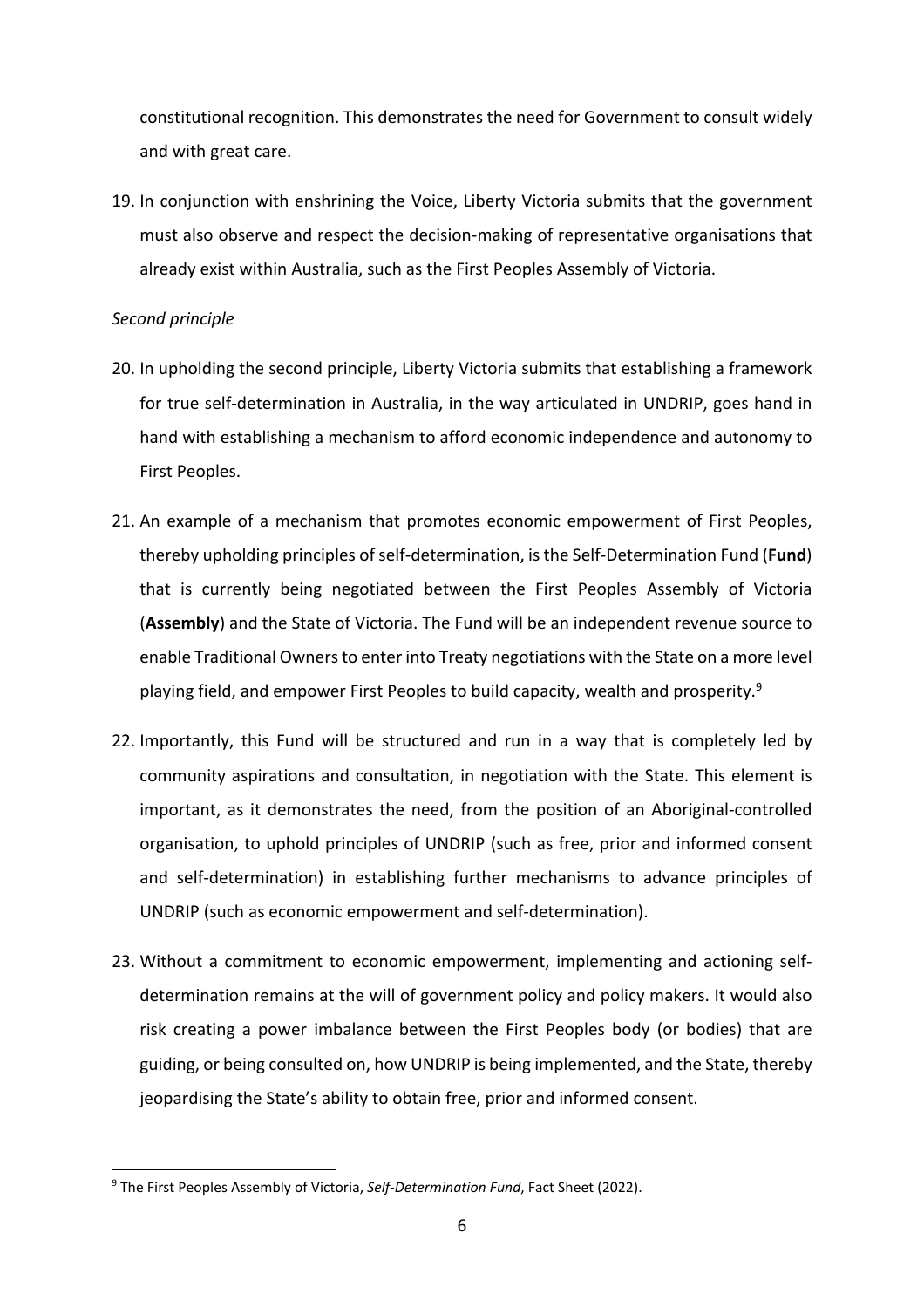# **Term (f): Australian federal and state government's adherence to the principles of the UNDRIP**

- 24. Liberty Victoria submits that the enactment and continuation of UNDRIP in Australia must occur with full cognisance of the repeated, severe and ongoing failures of the government to respect and promote the rights of First Peoples, including the right to selfdetermination accorded by UNDRIP.
- 25. Three key failures are summarised below:
	- a. The Northern Territory National Emergency Response (**Intervention**) is a key example of a governmental mechanism that was at complete odds with the key principles of UNDRIP, particularly self-determination. The Intervention coercively deprived First Peoples of their liberty, privacy and freedom of movement, and was driven by the government and implemented by representatives of the government such as police and the army. Though it responded to a report that suggested community led responses were beneficial, $10$  the Intervention was overwhelmingly tainted by paternalistic attitudes towards First Peoples, lacking any real substantive consultation with community leaders or members, who were then made subject to the Intervention.<sup>11</sup> Notwithstanding the dire outcomes and backlash towards it, the Intervention, interventionalist policies and laws continue to cause harm and diminish autonomy in Aboriginal communities today. The Cashless Debit Card scheme currently operating in various communities has been labelled by community members and peak bodies as "the new intervention" as it creates a "horrific categorisation that is not reflective of reality".<sup>12</sup> The program, which was introduced with no substantive community consultation, diminishes essential financial autonomy and deprives First Peoples of basic freedoms to

<sup>10</sup> Northern Territory Board of Inquiry into the Protection of Aboriginal Children from Sexual Abuse, *Ampe Akelyernemane Meke Mekarle: 'Little Children are Sacred': Report of the Northern Territory Board of Inquiry into the Protection of Aboriginal Children from Sexual Abuse* (NT Government: 2007), generally and p 55.<br><sup>11</sup> Balint, Evans and McMillan, 'Rethinking Transitional Justice, Redressing Indigenous Harm: A New Conceptual

Approach' (*International Journal of Transitional Justice* Vol 8, issue 2).<br><sup>12</sup> Rachael Knowles, 'Cashless Debit Card labelled the 'new intervention', *National Indigenous Times*, 16

October 2020.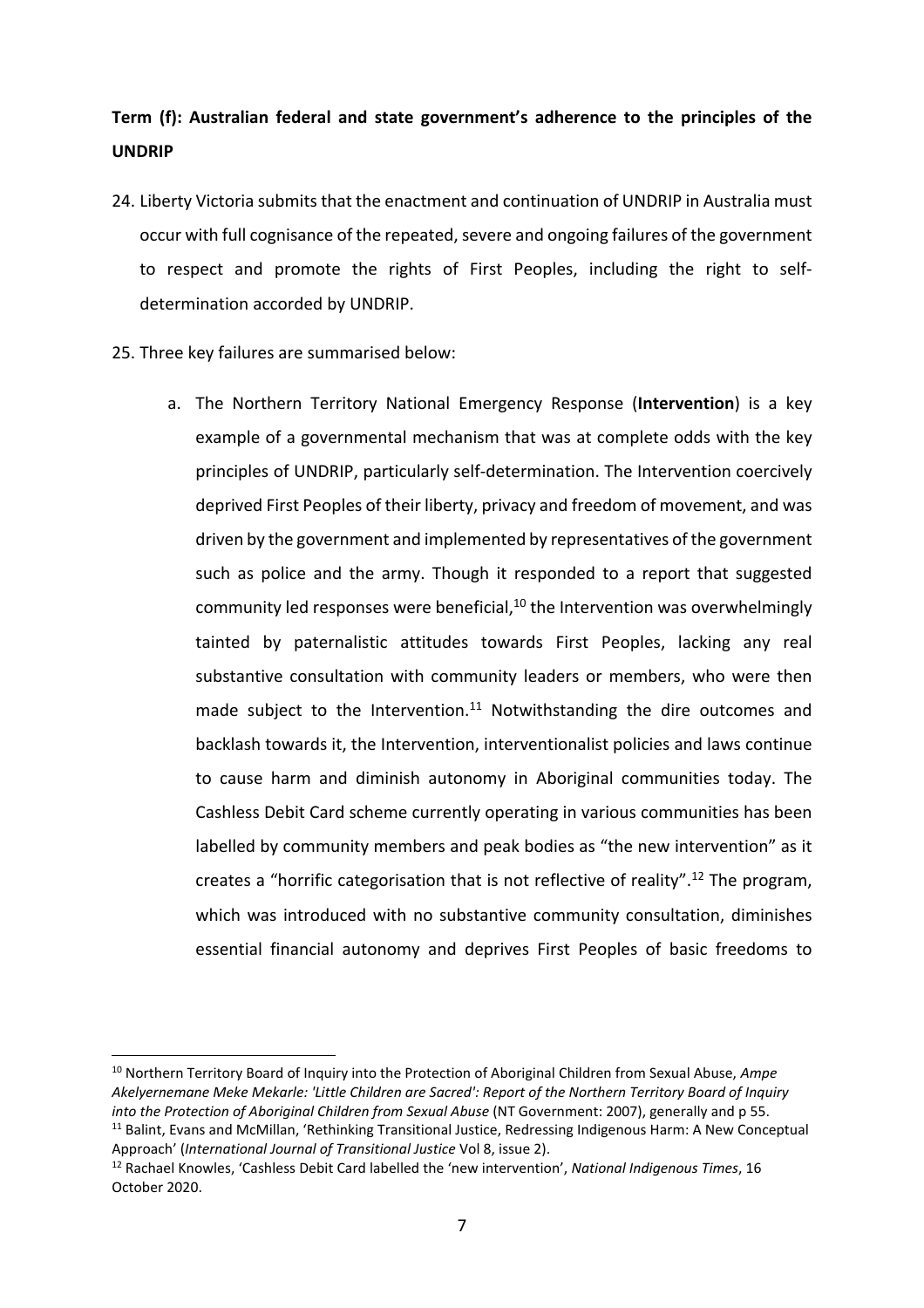control their lives, completely ignoring inherent rights to self-determination and dignity required by UNDRIP;

- b. The Closing the Gap initiative (**CTG**) is another ongoing government program that has been criticised for not responding to calls for self-determination.<sup>13</sup> The 2019 National Agreement on Closing the Gap Engagement Report acknowledges that CTG, from the beginning, lacked input from First Peoples into decision making. Even within the government parameters which it imposes, it has not succeeded;<sup>14</sup> and
- c. The failure by federal and state governments to implement the majority of the recommendations of the Royal Commission into Aboriginal Deaths in Custody (**RCIADIC**) is another stark failure. One of the key findings of the Royal Commission was that, in order to address national tragedy, governments must allow Aboriginal and Torres Strait Islander peoples to identify and own the solutions on the issues that affect them and their communities, in line with the principles of selfdetermination. To date, key recommendations of this Royal Commission, including in relation to self-determination, remain unimplemented.<sup>15</sup> First Nations Australians remain grossly overrepresented in Australia's criminal justice system and prisons. It remains a great shame and sadness that, over 31 years after this Royal Commission, over 500 First Nations people have died in custody.
- 26. The above matters highlight systemic failings by successive federal and state governments in Australia, but are by no means exhaustive.
- 27. Liberty Victoria recommends the Government closely examine these failures when considering the implementation of UNDRIP. Liberty Victoria supports the establishment of a federal truth-telling commission, like the Yoorrook Justice Commission established in Victoria, to support this self-examination exercise.

<sup>&</sup>lt;sup>13</sup> Stephen Cornell, 'Indigenous Peoples, Poverty and Self-Determination in Australia, New Zealand, Canada and the United States' in Robyn Eversole, John-Andrew McNeish and Alberto D Cimadamore (eds), *Indigenous Peoples and Poverty: an International Perspective* (Zed Books, 2005).

<sup>14</sup> For example, Department of Prime Minister and Cabinet (2020) *Closing the Gap: Prime Minister's Report 2020*.

<sup>15</sup> Deloitte Access Economics, *Review of the implementation of the recommendations of the Royal Commission into Aboriginal deaths in custody - Department of Prime Minister and Cabinet* (August 2018), 372.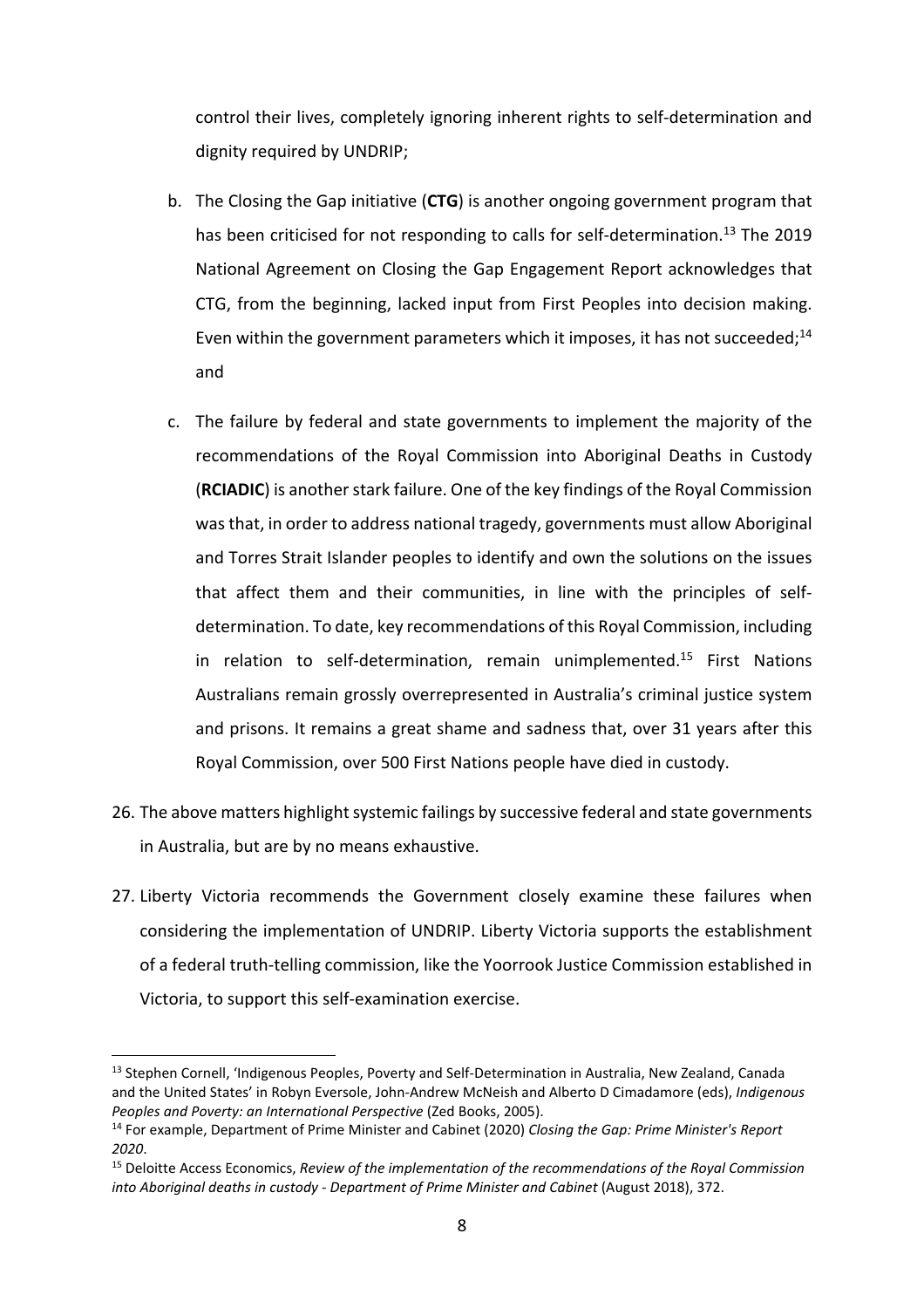28. A national forum could be paired with local and state commissions, in various forums as determined by First Peoples, all of which must be culturally safe. Truth-telling is one of the three limbs of the Uluru Statement and is a crucial part of improving relationships between the colonial state of Australia and its First Peoples. However, we emphasise that the onus of truth-telling cannot be just on community experiences, but must be paired with an in-depth examination of those failures from a governmental perspective. Such examination will require an analysis of how and why the three failures mentioned above, and other policies beyond the scope of this submission, came about. The government must examine in a public and accountable way the paternalistic attitudes behind the Intervention and CTG, and the reasons behind the inaction that followed the RCIADIC. The combination of truth-telling and the self-reflection that must follow should work towards determining how such damaging failures can be avoided in future.

#### **Term (d): Legal issues relevant to ensure compliance with UNDRIP**

- 29. Any governmental implementation of UNDRIP rights must be accompanied by a strong accountability and monitoring regime. This is crucial to:
	- a. re-establish a relationship of trust between the government and Indigenous communities; and
	- b. ensure the government is obliged to invest in real implementable building blocks that generate tangible outcomes.
- 30. It is essential that any accountability regimes used must be developed in close partnership with First Peoples in a truly self-determined way, consistent with principles of UNDRIP. This will help to ensure that:
	- a. the government is held to account to achieve outcomes measured against standards set by First Peoples; and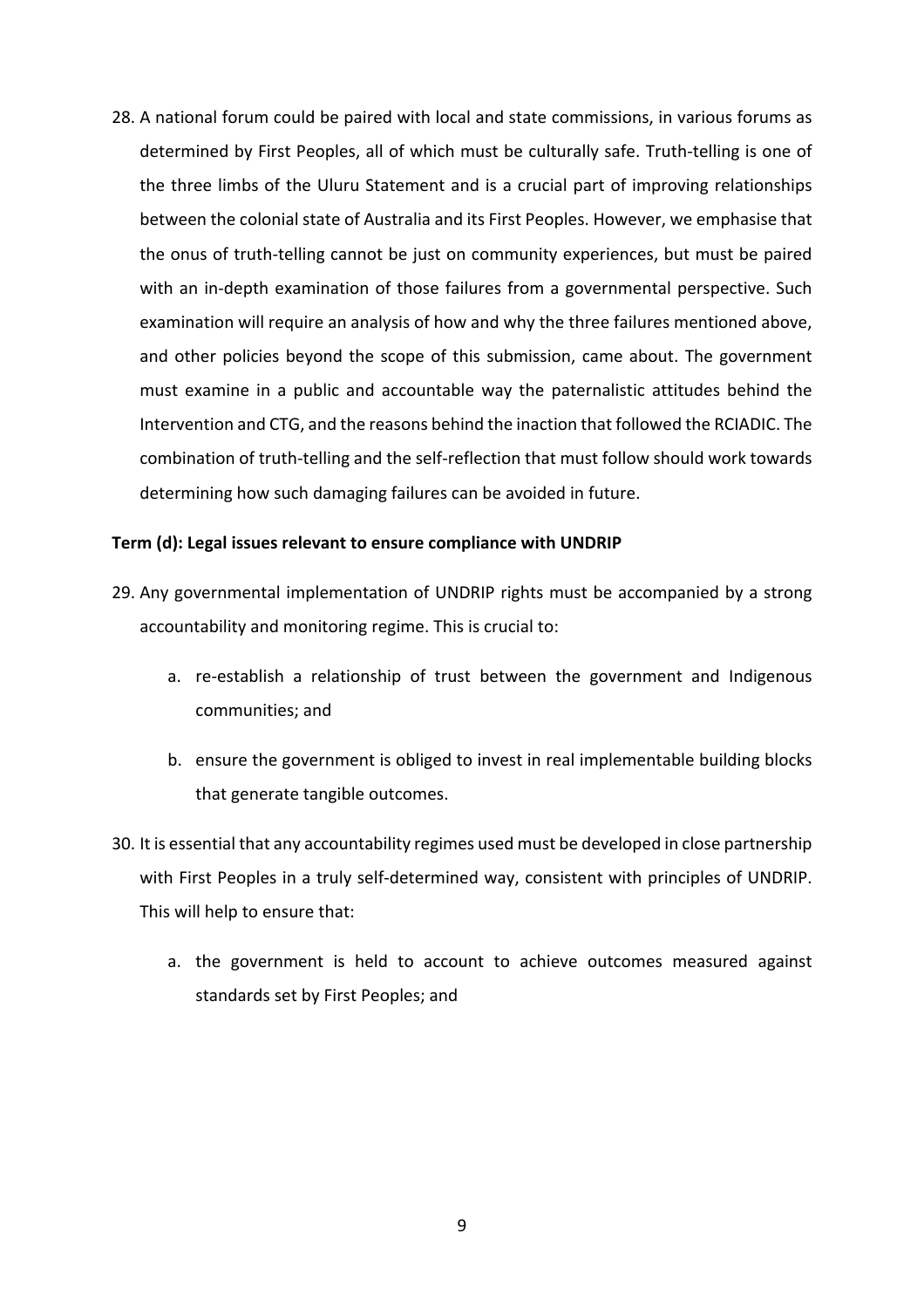- b. a strengths-based approach is adopted to data collection and reporting, as opposed to a deficit-based approach which has consistently occurred in government policies to date.16
- 31. Historically, Australia's First Peoples have been judged by standards that are largely informed by preconceived notions of inequality and Indigenous inferiority.17 This method of accountability and monitoring has caused harmful impacts through:
	- a. failing to adequately measure the true outcomes of policies and processes; and
	- b. continuing to perpetuate poor public perceptions of First Peoples.
- 32. Primarily, Australia's First Peoples should not be evaluated by inadequate and culturally insensitive metrics and data which ignore Indigenous sovereignty, strength, cultural diversity and are used to undermine self-determination. Liberty Victoria supports a shift towards more culturally appropriate data standards in line with principles of Indigenous Data Sovereignty.<sup>18</sup> Ensuring that First Peoples can guide the way in which progress is monitored will ensure that the metrics developed appropriately recognise important factors, such as Indigenous sovereignty, cultural diversity and self-determination,<sup>19</sup> which will then provide a more precise insight into true governmental adherence to UNDRIP principles.
- 33. Appropriate government accountability will also be strongly supported through the implementation of the Voice element of the Uluru Statement by ensuring that the Parliament of Australia is accountable to a truly representative First Nations body.

# **Term (h): Community and stakeholder efforts to ensure application of UNDRIP**

34. Despite the Australian Government's failure to date to enshrine UNDRIP into Australian law, UNDRIP has still played an important role in driving the development, recognition

content/uploads/2022/04/041922\_Yoorrook\_DataSovereigntyGuidance.pdf), p 1.

<sup>&</sup>lt;sup>16</sup> W Fogarty, H Bulloch, S McDonnell and M Davis, 'Deficit Discourse and Indigenous Health: How narrative framings of Aboriginal and Torres Strait Islander people are reproduced in policy', Lowitja Institute. For example: the Overcoming Indigenous Disadvantage: Key Indicators report series (p 11), Closing the Gap reports (p 17) and the Northern Territory Emergency Response (p 22).

<sup>&</sup>lt;sup>17</sup> Yoorrook Justice Commission (2022) 'Indigenous Data Sovereignty and Data Governance', Information Sheet (https://yoorrookjusticecommission.org.au/wp-

<sup>18</sup> Kukutai, Tahu, and John Taylor. Indigenous Data Sovereignty: Toward an Agenda. ANU press, 2016, p 3.  $19$  Ibid, p 1.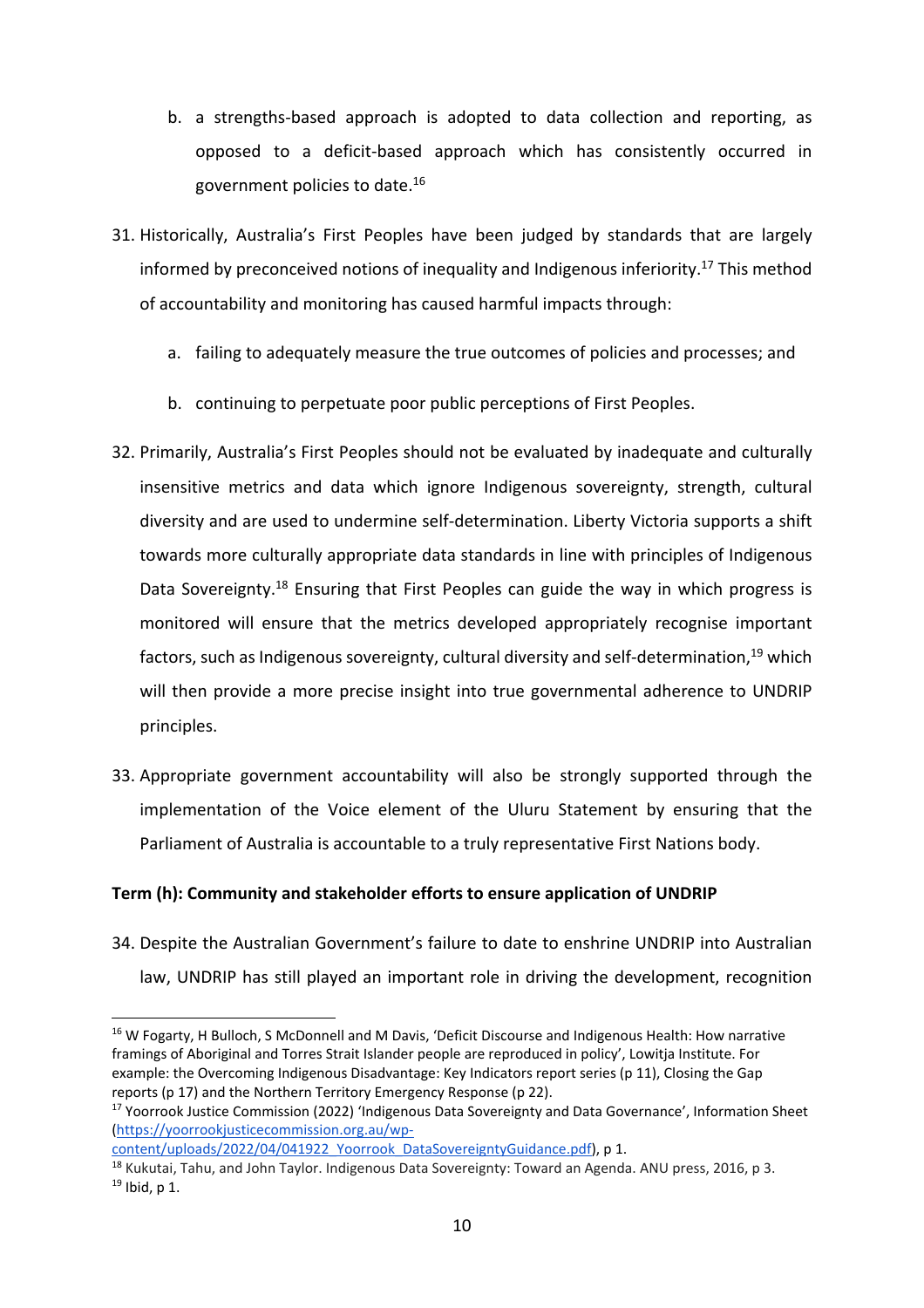and implementation of Indigenous rights in Australia. This work can largely be attributed to strong community and organisational action and advocacy.

- 35. However, Liberty Victoria emphasises that community action alone is insufficient to fully realise the potential of UNDRIP and ensure the basic rights it provides for are upheld for the following reasons:
	- a. community action to implement UNDRIP generally occurs at an organisational and operational level, whereas true realisation of UNDRIP can only occur through holistic and systemic reform;
	- b. community organisations and stakeholders lack adequate resourcing to generate sufficient impact that would see a tangible improvement to rights of First Peoples envisaged by UNDRIP; and
	- c. the impact of sole community advocacy and implementation is severely undermined by a lack of broader community understanding of Australia's true history, and the connection with systemic injustices experienced by First Peoples today. This in turn diminishes the public perception of the importance of UNDRIP.
- 36. Strong government action to implement UNDRIP would help address these issues through:
	- a. providing scope for holistic and systemic reform;
	- b. alleviating a key financial pressure on community and stakeholder groups that have been shouldering the burden of UNDRIP implementation with limited resources;
	- c. providing opportunities for greater funding for initiatives and programs of community organisations that could come from these organisations advancing a legislatively backed instrument;
	- d. sending a powerful message to the Australian public of: